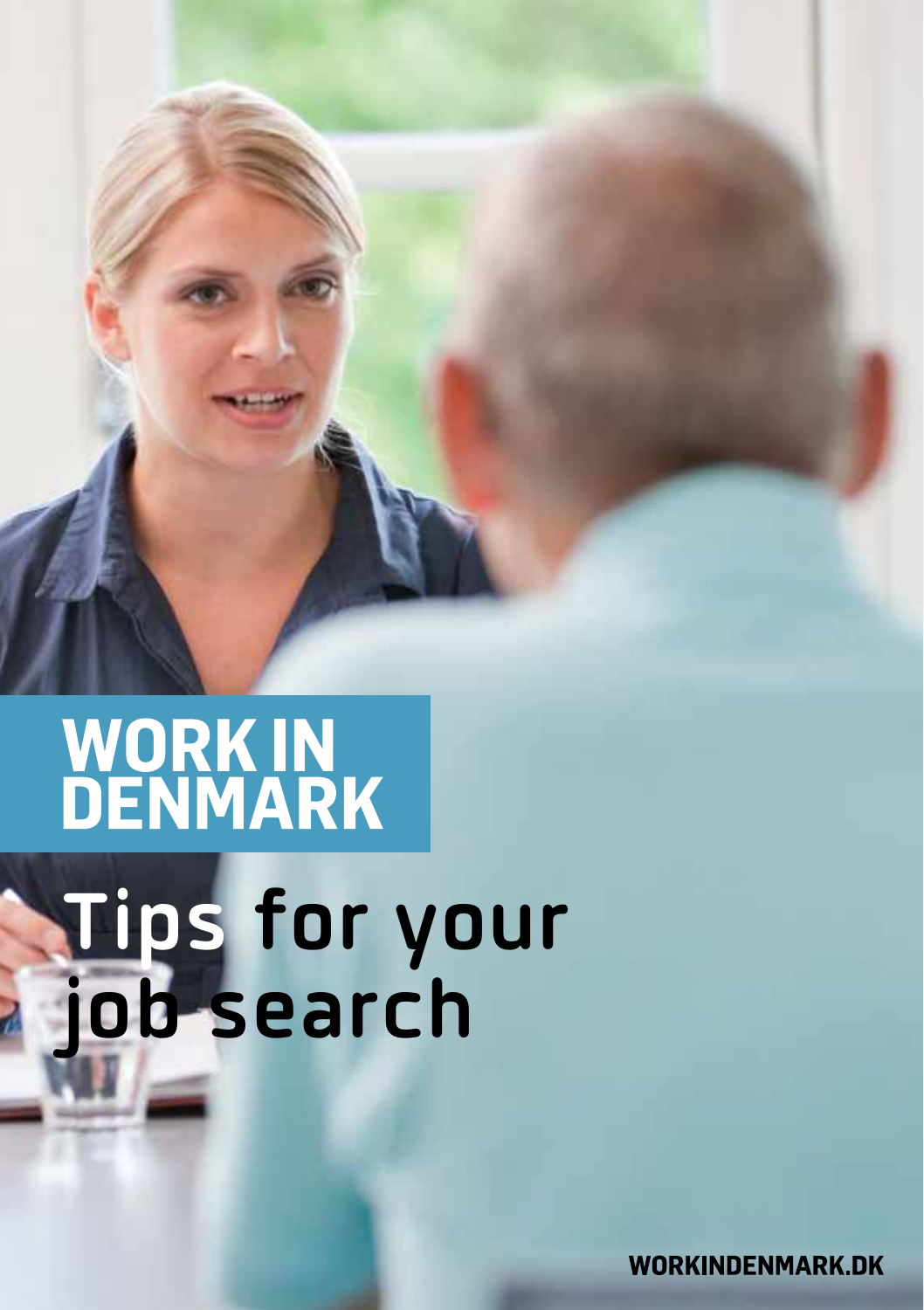# Job search in Denmark

Go to **www.workindenmark.dk** to find jobs and upload your profile.

On workindenmark.dk you can set up a profile which is visible to Danish employers and to Workindenmark. They can contact you directly if they are interested in your profile. You can also search among the many job listings from employers that are looking for international employees.

## Supplementary jobsites

#### **Jobsites in Danish:**

**www.jobnet.dk** (Official public site) **www.job-support.dk**, **www.jobindex.dk**, **www.stepstone.dk**, **www.ofir.dk**

## Jobsites in English:

**http://ec.europa.eu/eures**

(The European job mobility portal - available in several languages) **www.jobbank.dk** (Jobs for graduates and professionals) **www.it-jobbank.dk** (IT jobs) **www.jobfinder.dk/en-gb/** (Jobs for engineers) **www.graduateland.com** (Jobs for graduates) **www.toplanguagejobs.dk** (Jobs for language professionals) **www.offentlige-stillinger.dk** (Go to 'Jobs in English' to see vacancies at Danish universities) **www.studentconsulting.com/dk** (Part-time and full-time jobs for students and young people)

## **Other useful websites:**

**http://icitizen.dk** (Useful information on relocation and help with paperwork) **www.ufm.dk/recognition** (Accreditation and foreign skills assessment) **www.top1000.dk/en** (The 1000 largest companies in Denmark) **www.dk-export.dk** (Overview of Danish export companies and the sectors they belong to) **www.expatindenmark.com** (Network for expats in Denmark) **www.newindenmark.dk** (The Danish Immigration Service) **www.krak.dk**, **www.dgs.dk** or **www.eniro.dk** (Relevant search sites to locate Danish companies) **www.linkedin.com** (Extend your network and link up with employers)

## Write a targeted application

The main reason for writing an application is to be called for an interview. That is why it is important that you target your application to the company you are applying to – and make sure that it responds to the requirements stated in the job ad. You should never reuse applications that you have sent to other companies.

You need to know as much as possible about the job, the company and their industry before you write your application. To find this information, you can check their website, contact the company, or talk to people who are familiar with the company or their industry.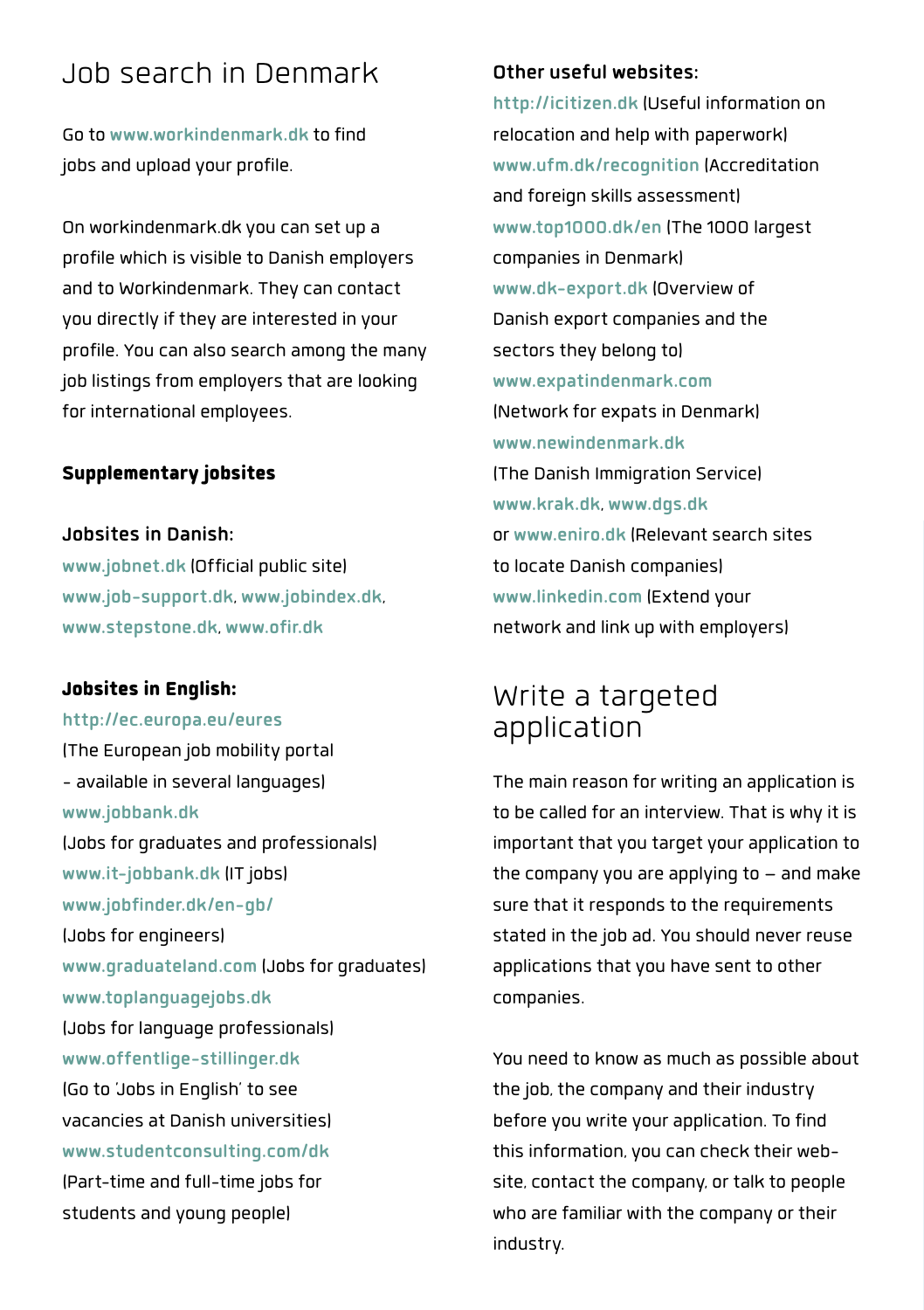The person who is reading your application receives many applications. So keep your application short and to the point. It should be no longer than one page.

#### How to structure your application

Motivation: Why are you applying for this job?

Relevant experience: Provide information that is relevant to the employer and the job you are applying for. Describe how your competences match qualifications mentioned in the job ad.

Education: Give a brief description of your education. Draw attention to subjects you have studied and skills you have obtained that are relevant to the job you are applying for.

Personality: What kind of an employee and person are you? Danish employers are interested in your personal profile and skills.

End the application with a few words about how you can contribute positively to the company. You should also remember to provide your contact details.

## Write an accurate CV

- **Always attach a CV to your application.** The CV and your application should supplement each other – do not just repeat the same information.
- A CV is meant to give a short overview of your qualifications and experiences. Personnel managers spend, on average, one minute reading a CV. So your CV should only contain information that is relevant to the job you are applying for.
- **Employers are interested in your profes**sional experience. They use this information to assess whether you are right for the job. That is why it is important that you describe your previous work experience in some detail - for example, job functions and areals) of responsibility, experience working individually and in teams, etc.
- There is no final recipe for structuring and presenting a CV, but most people organise their facts chronologically (with the most recent experience first) or by skills. It should contain standard elements, such as personal data, short overview of competences, work experience, education, courses and training, organisational experiences, languages, IT skills, hobbies and references.
- Your CV should be no longer than two pages.
- Your CV should be clear and well structured so the reader gets a good overview of your skills. Get someone to read your CV thoroughly before you submit it. A second reader can help make the content more precise and correct errors that you have missed.